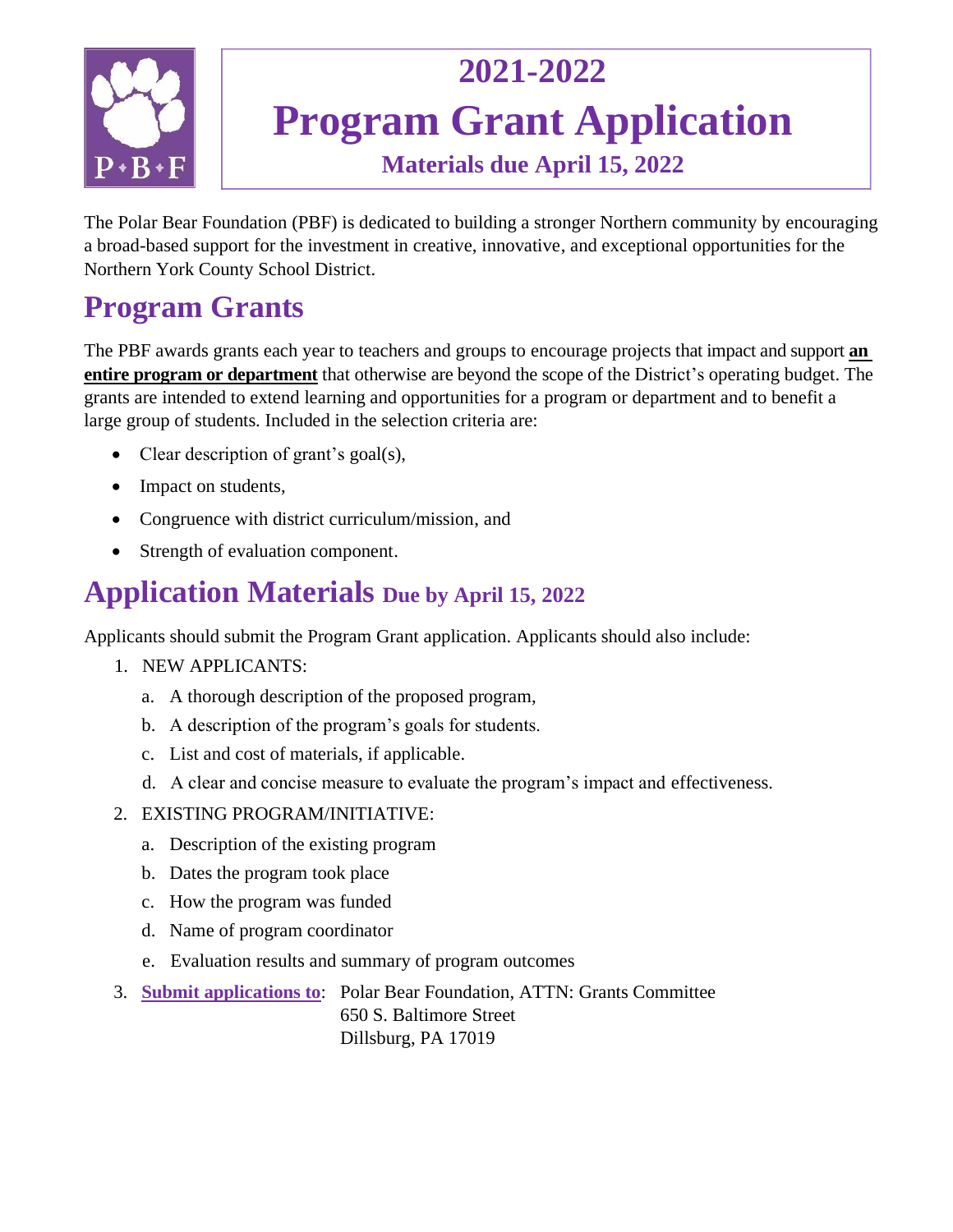#### **Review Process**

Grants are considered by the Grant Committee of PBF and recommendations about providing funding are submitted to the full PBF Board of Directors. The grants are also reviewed by the Superintendent and/or his designee(s) to determine how the project fits into the district curriculum and if it falls outside of the district's financial capacity.

Final approval will come from the PBF's Board of Directors.

#### **Grant Expectations**

Successful applicants will be required to provide:

- 1. A mid-year progress report,
- 2. A final evaluation and report that includes the impact and effectiveness of the program.
- 3. Images of their grant "being put to use", and
- 4. Other information requested by PBF for publication in newsletters, local news media and/or PBF's website.